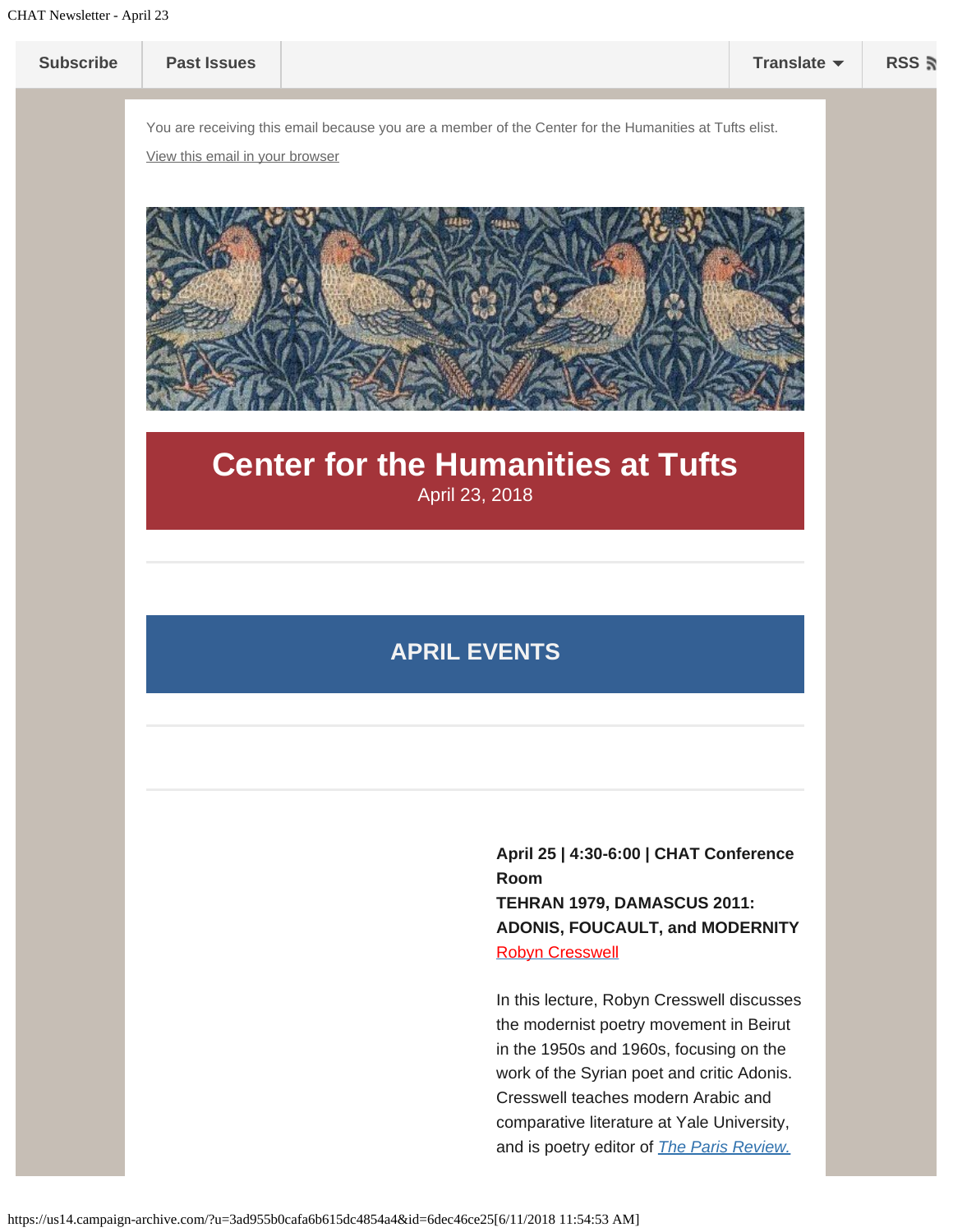

"If we change the world, we also change its meaning"

- Adonis

## **Other Event of Interest to the CHAT community**



**Thursday | April 26 | 12 - 1:30PM | CHAT Conference Room RE-ORIENTING MODERNISM: EAST-EAST POETIC EXCHANGE IN ARABIC AND PERSIAN** [Levi Thompson](https://www.brown.edu/research/pembroke-center/postdoctoral-fellows)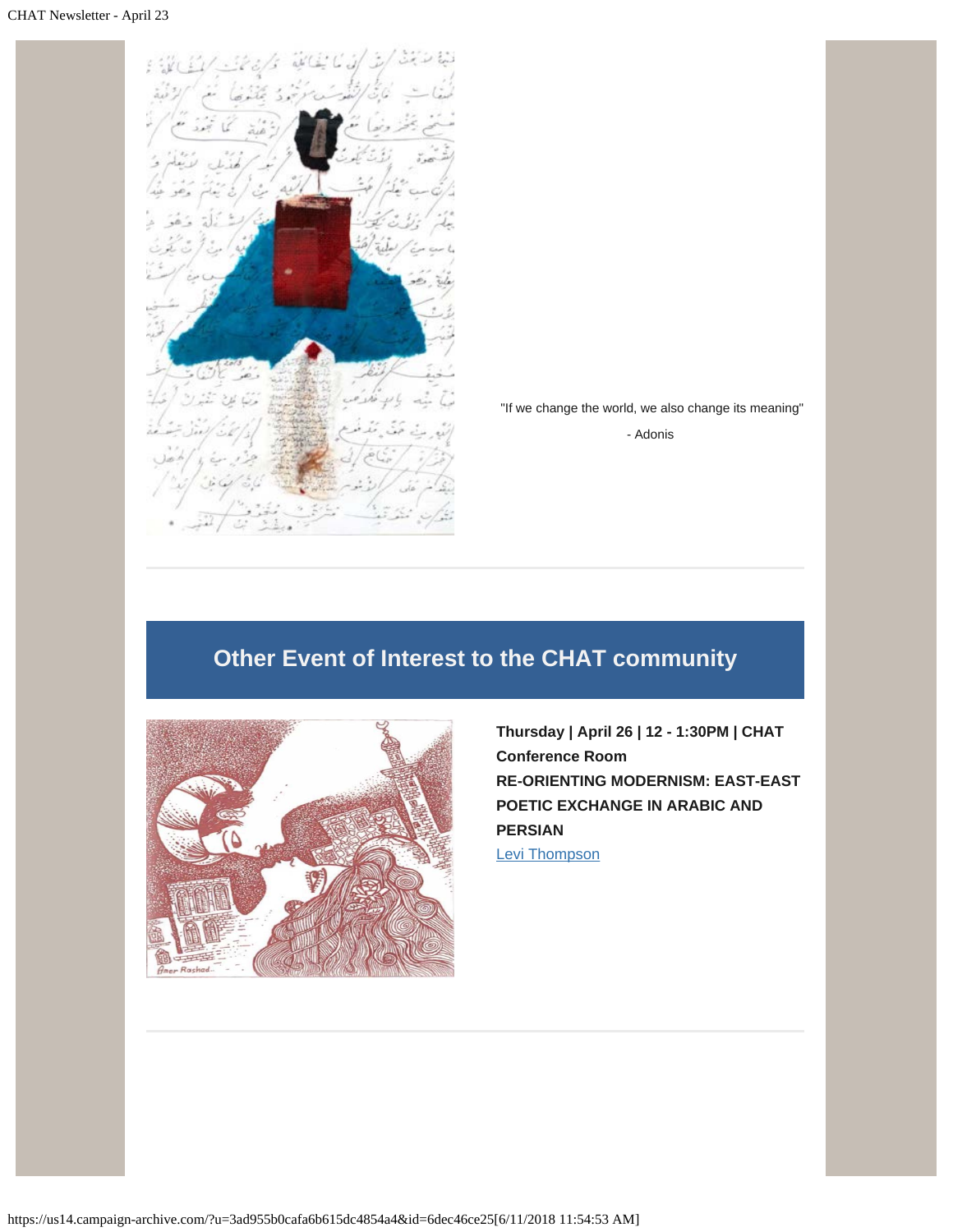## **ANTHROPOLOGY FACULTY BROWN BAG TALK**



## **Reimagining New York City** through **Caribbean Hindu Practices**

**Wednesday | April 25 | 12:00 - 1:20PM | CHAT Conference Room Rupa Pillai**, Lecturer, Asian American Studies Program

**For more information:** <http://ase.tufts.edu/chat/events>





*Copyright © 2018 Center for the Humanities at Tufts, All rights reserved.*

**Our mailing address is:**

Center for the Humanities at Tufts Fung House 48 Professors Row Medford MA 02155

Want to change how you receive these emails? You can [update your preferences](https://tufts.us14.list-manage.com/profile?u=3ad955b0cafa6b615dc4854a4&id=ec2eaa1a96&e=[UNIQID]) or [unsubscribe from this list](https://tufts.us14.list-manage.com/unsubscribe?u=3ad955b0cafa6b615dc4854a4&id=ec2eaa1a96&e=[UNIQID]&c=6dec46ce25)